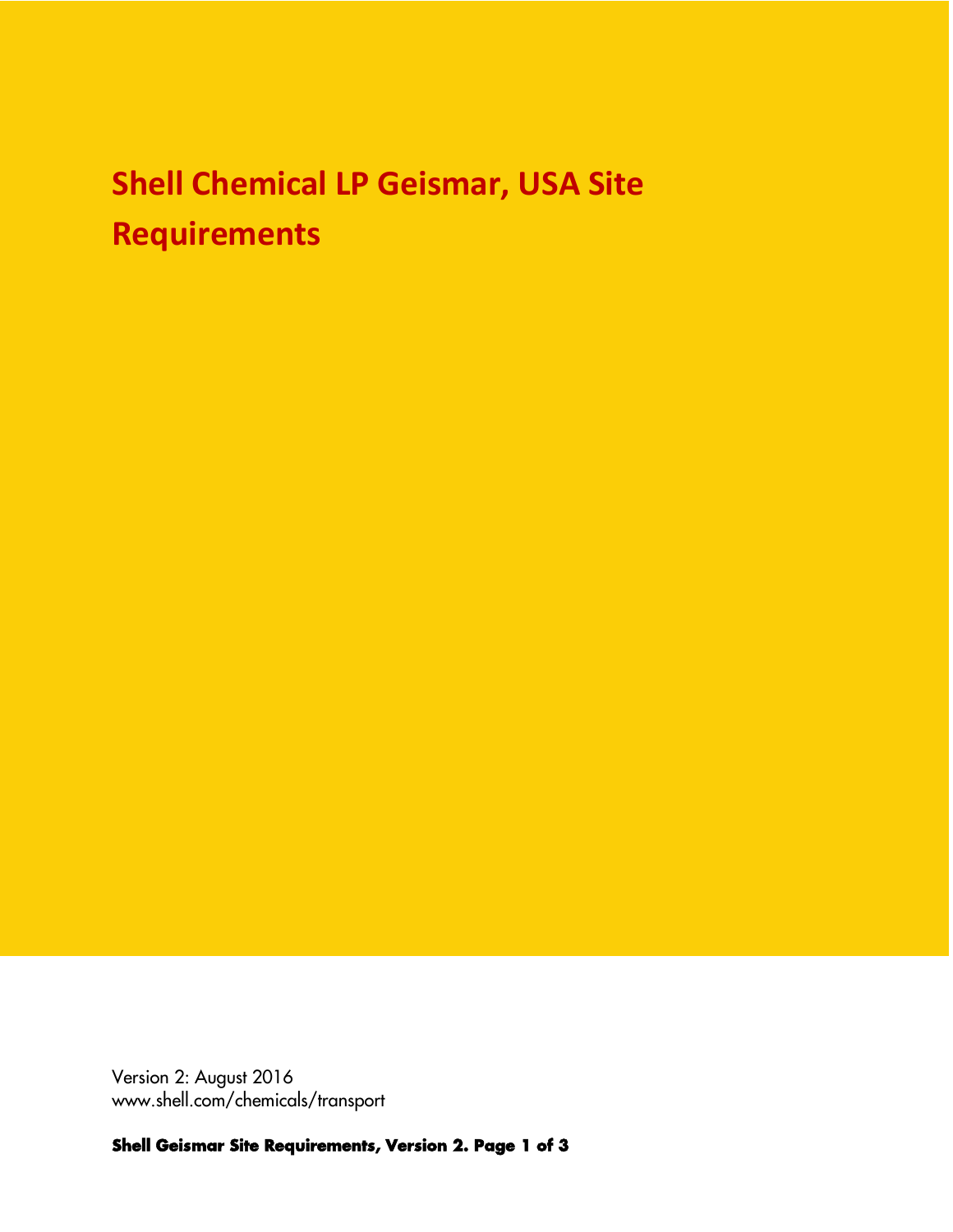

# 1. Name of Installation: Shell Geismar

#### 2. Physical address of location

Shell Chemical LP, 7594 Highway 75, Geismar, Louisiana 70734 Tel: +1 225-201-6222

### 3. Contact details

Tel. +1 225-201-6222

#### 4. Life Saving Rules

#### From July 1, 2009 Shell's Life-Saving Rules have been fully enforced.

Shell's Life-Saving Rules set out clear and simple "do's and don'ts" covering activities with the highest potential safety risk. They are not new. Most people comply with them every day – but there are still breaches taking place. The Life-Saving Rules help to make sure that rules are followed and people are protected.

Compliance with the Life Saving Rules is mandatory, and the Life Saving Rules are applicable to all operations under Shell's operational and / or governance control. Each reported non-compliance will be investigated. And failure to comply will result in disciplinary action, up to and including termination of employment for Shell employees, or for employees of contractors or sub-contractors, removal from the site and disqualification from future Shell work. Supervisors are held accountable to communicate and ensure compliance.

If you choose to break the rules, You choose not to work for Shell.

#### The 12 Life-Saving Rules are:

- Work with a valid work permit when required
- Conduct gas tests when required
- Verify isolation before work begins and use the specified life protecting equipment
- Obtain authorisation before entering a confined space
- Obtain authorisation before overriding or disabling safety critical equipment
- Protect yourself against a fall when working at height
- Do not walk under a suspended load
- Do not smoke outside designated smoking areas
- No alcohol or drugs while working or driving
- While driving, do not use your phone and do not exceed speed limits
- Wear your seat belt
- Follow prescribed Journey Management Plan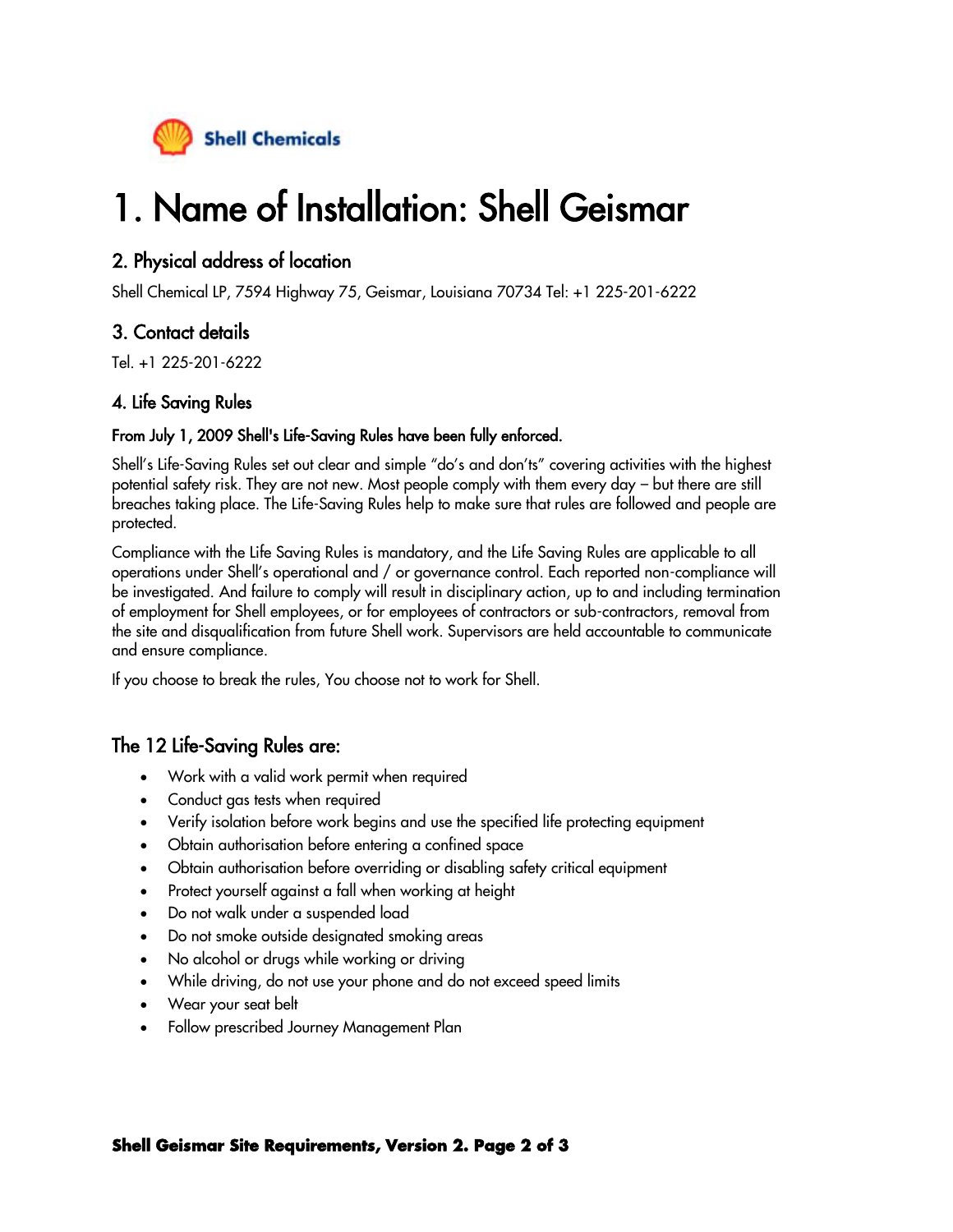#### *5*. Special requirements of this location

- 1. All truck drivers are required wear proper PPE for entry at Geismar. Proper safety equipment protects personnel from injuries and must be worn upon entry to the plant and at all times while outside the cabin of the truck. This includes walking to and from the control room prior to and after truck loading.
- 2. Drivers are required to wear: hard hat safety glasses with side shields, Fire Retardant Clothing (FRC) and shoes with a substantial sole and a substantial upper made of liquid resistant upper such leather or equivalent and the heel must be of a style that will stop when slid over ladder rung.
- 3. Additional to the above, for trucks to be loaded on schedule, all drivers must arrive with following paperwork:
	- A proper Shell order number on the correct arrival date / time.
	- Last contents of the trailer.
	- Strapping chart for the trailer.

Drivers not arriving with the above mentioned information will be delayed in loading and may lose the loading spot if information is not available in a timely manner.

#### *Disclaimer:*

Requirements listed are in addition to other requirements which may be communicated by on-site staff, general requirements specified by transportation or site access agreements, or those required by law. The site reserves the right but does not assume any duty to confirm compliance with HSSE standards reasonably acceptable to the site staff. If carrier's conduct while on site is out of compliance with any applicable HSSE Law, acceptable HSSE standards or other HSSE requirements in place, site staff may communicate to carrier issues of non-compliance,